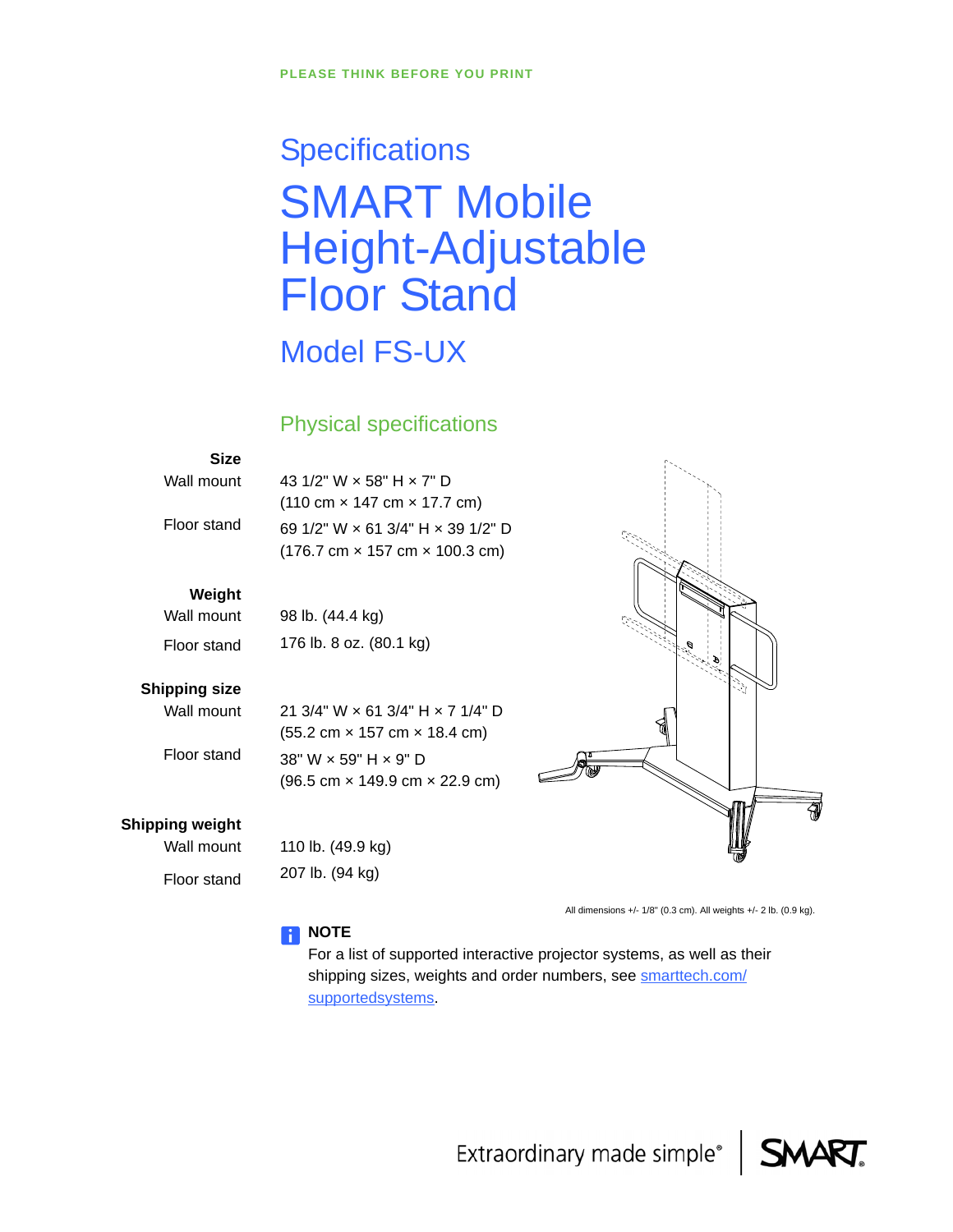## Standard features

| Adjustable height                                               | 25" (63 cm) of vertical travel enables you to raise or lower the interactive whiteboard<br>to a convenient height.                                                                                                                                                                                                                                                                                                                                                                                              |                                                       |                            |  |
|-----------------------------------------------------------------|-----------------------------------------------------------------------------------------------------------------------------------------------------------------------------------------------------------------------------------------------------------------------------------------------------------------------------------------------------------------------------------------------------------------------------------------------------------------------------------------------------------------|-------------------------------------------------------|----------------------------|--|
| With SMART Board® 660<br>interactive whiteboard                 | Reach points for this interactive whiteboard on the floor stand<br>Interactive                                                                                                                                                                                                                                                                                                                                                                                                                                  |                                                       |                            |  |
|                                                                 | whiteboard position                                                                                                                                                                                                                                                                                                                                                                                                                                                                                             | Lowest reach point                                    | <b>Highest reach point</b> |  |
|                                                                 | Lowest position                                                                                                                                                                                                                                                                                                                                                                                                                                                                                                 | 19" (48 cm)                                           | 57 1/2" (146 cm)           |  |
|                                                                 | Highest position                                                                                                                                                                                                                                                                                                                                                                                                                                                                                                | 44" (112 cm)                                          | 82 1/2" (210 cm)           |  |
| With SMART Board<br>680, M680, 685,                             | Reach points for these interactive whiteboards on the floor stand                                                                                                                                                                                                                                                                                                                                                                                                                                               |                                                       |                            |  |
| M685, 880 or 885                                                | <b>Interactive</b><br>whiteboard position                                                                                                                                                                                                                                                                                                                                                                                                                                                                       | Lowest reach point                                    | <b>Highest reach point</b> |  |
| interactive whiteboard                                          | Lowest position                                                                                                                                                                                                                                                                                                                                                                                                                                                                                                 | 11 1/4" (28 cm)                                       | 57 1/2" (146 cm)           |  |
|                                                                 | Highest position                                                                                                                                                                                                                                                                                                                                                                                                                                                                                                | 36 1/4" (92 cm)                                       | 82 3/8" (209 cm)           |  |
| <b>Power source</b>                                             | <b>NOTES</b><br>Reach point refers to the height of the SMART Board interactive whiteboard's<br>touchable screen (see Mobility and display dimensions on page 4 for more<br>information).<br>See smarttech.com/support for your interactive whiteboard's specifications.<br>$\bullet$<br>The wall mount's lifting mechanism operates from 115V to 230V sources.<br>The wall mount uses 100 W while raising or lowering your interactive whiteboard and<br>uses 3 W at 120 VAC to 8W at 240 VAC in Standby mode. |                                                       |                            |  |
| <b>Security</b>                                                 | Height-adjustable mount automatically locks in position                                                                                                                                                                                                                                                                                                                                                                                                                                                         |                                                       |                            |  |
| <b>Mobility</b>                                                 | The floor stand features two vertical grab bars which enable you to easily move the<br>unit. The self-contained system rolls on 4" (10 cm) heavy-duty, non-marking, locking<br>casters.                                                                                                                                                                                                                                                                                                                         |                                                       |                            |  |
| <b>System stability</b>                                         | The floor stand is equipped with locking anti-tip feet compliant with CSA/CE safety<br>requirements. Its wide footprint and reinforced steel frame provide excellent stability<br>for writing on or touching your interactive product.                                                                                                                                                                                                                                                                          |                                                       |                            |  |
| Room-to-room mobility<br>(SMART UX60 projector<br>systems only) | Pivots through a 30" (76 cm) doorway                                                                                                                                                                                                                                                                                                                                                                                                                                                                            |                                                       |                            |  |
|                                                                 | <b>IMPORTANT</b><br>$\left \mathbb{G}\right $<br>When used with a SMART UF55, UF65, UF70 or UF75 projector, the floor stand is<br>intended for in-room mobility only. The length of the boom on these projectors<br>prevent them from passing through standard doorways.<br>When used with a SMART UX80 projector, the floor stand fits through a                                                                                                                                                               |                                                       |                            |  |
|                                                                 |                                                                                                                                                                                                                                                                                                                                                                                                                                                                                                                 | 32" (81 cm) opening if you adjust the projector boom. |                            |  |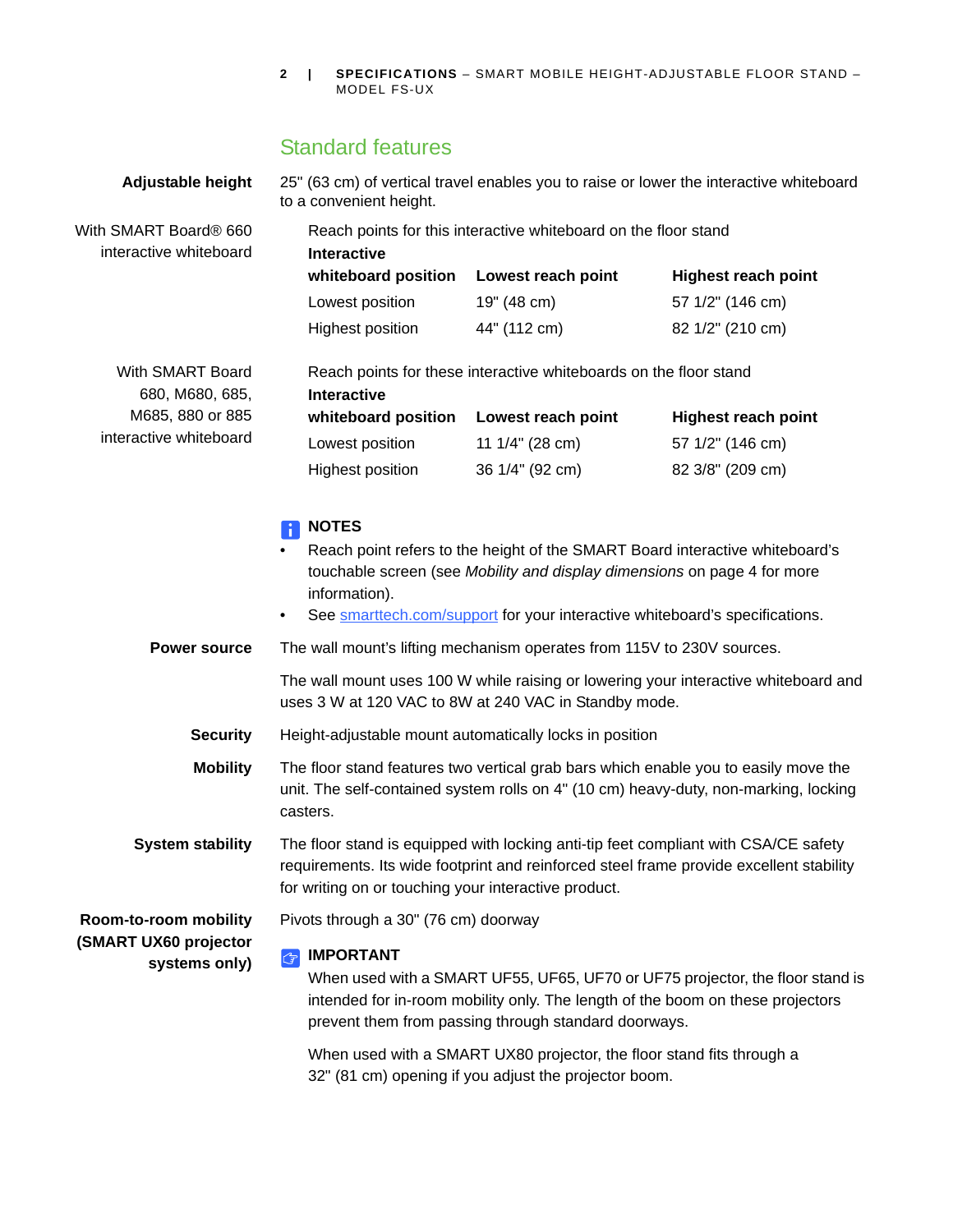| <b>Environmental</b><br>compliance | China EIP, EU REACH, EU RoHS, EU WEEE, US Packaging, US Conflict Minerals                                                                                                                                                                                                           |
|------------------------------------|-------------------------------------------------------------------------------------------------------------------------------------------------------------------------------------------------------------------------------------------------------------------------------------|
| <b>Regulatory certification</b>    | CSA, CE, WEEE                                                                                                                                                                                                                                                                       |
| Warranty                           | Two-year limited equipment warranty                                                                                                                                                                                                                                                 |
|                                    | <b>Integration features</b>                                                                                                                                                                                                                                                         |
| <b>SMART Products</b>              | Your SMART Mobile Height-Adjustable Floor Stand integrates with many SMART<br>Board projector systems.                                                                                                                                                                              |
|                                    | For a list of supported products, see smarttech.com/suportedsystems.                                                                                                                                                                                                                |
|                                    | <b>IMPORTANT</b><br>Ĝ<br>The floor stand is not compatible with SMART Board 685 interactive whiteboards<br>with serial numbers lower than SB685-R2-670000 or serial numbers lower than<br>SD685-R2-002000 that were distributed in Europe and North, Central, and South<br>America. |
|                                    | Storage and operating specifications                                                                                                                                                                                                                                                |
| Operating temperature              | Operating temperature range depends on your projector and interactive whiteboard.<br>See your product documentation for more information.                                                                                                                                           |
| Storage temperature                | -40°F to 140°F (-40°C to 60°C)                                                                                                                                                                                                                                                      |
| Humidity                           | 95°F (35°C) with up to 85% relative humidity, non-condensing                                                                                                                                                                                                                        |
|                                    |                                                                                                                                                                                                                                                                                     |

### SMART order numbers

- FS-UX Mobile Height-Adjustable Floor Stand for SMART Board interactive whiteboards. This product includes both a height-adjustable wall mount and a floor stand.
- FS-UX-LTS Laptop shelf for the SMART FS-UX Mobile Height-Adjustable Floor Stand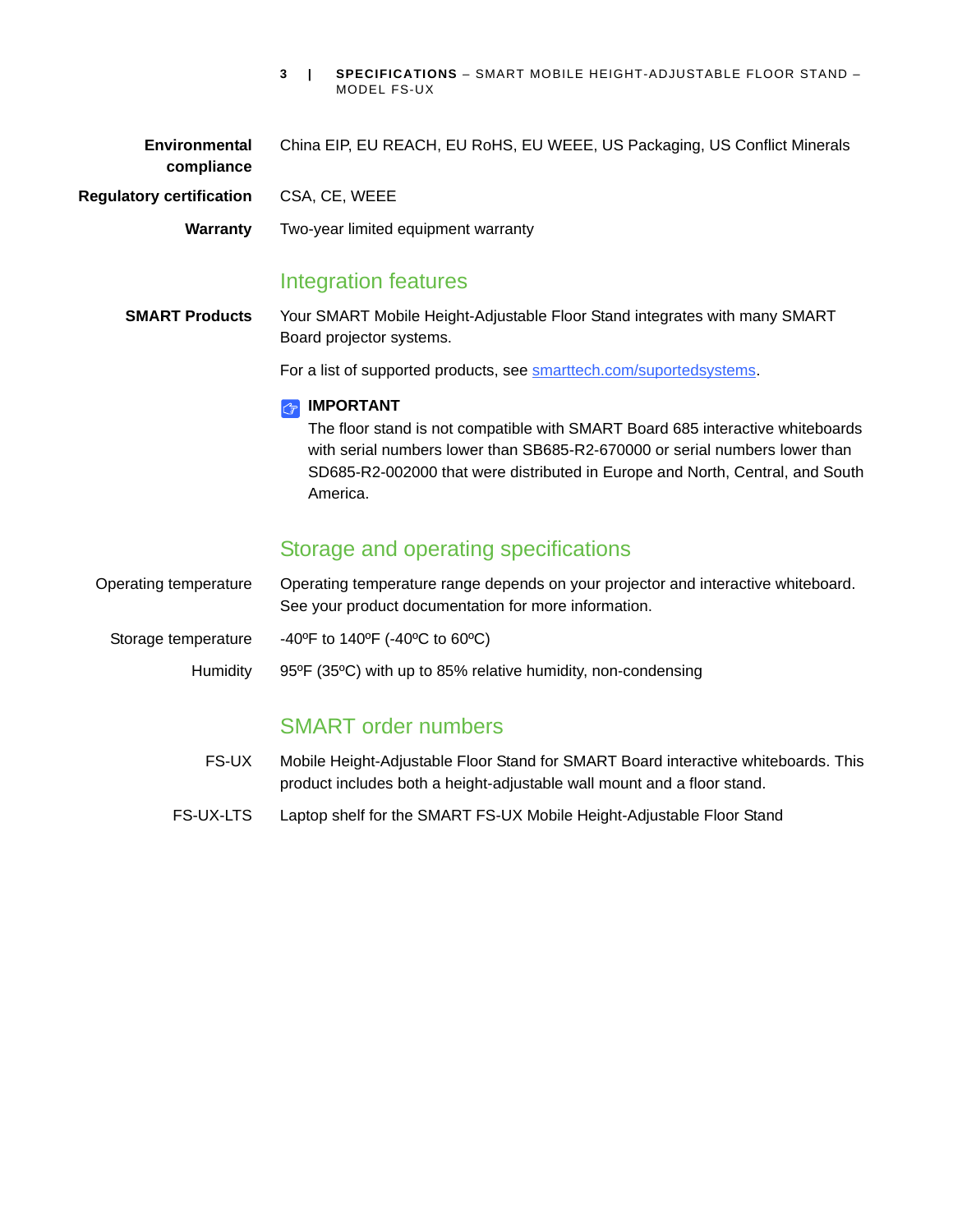# <span id="page-3-1"></span>Mobility and display dimensions

<span id="page-3-0"></span>